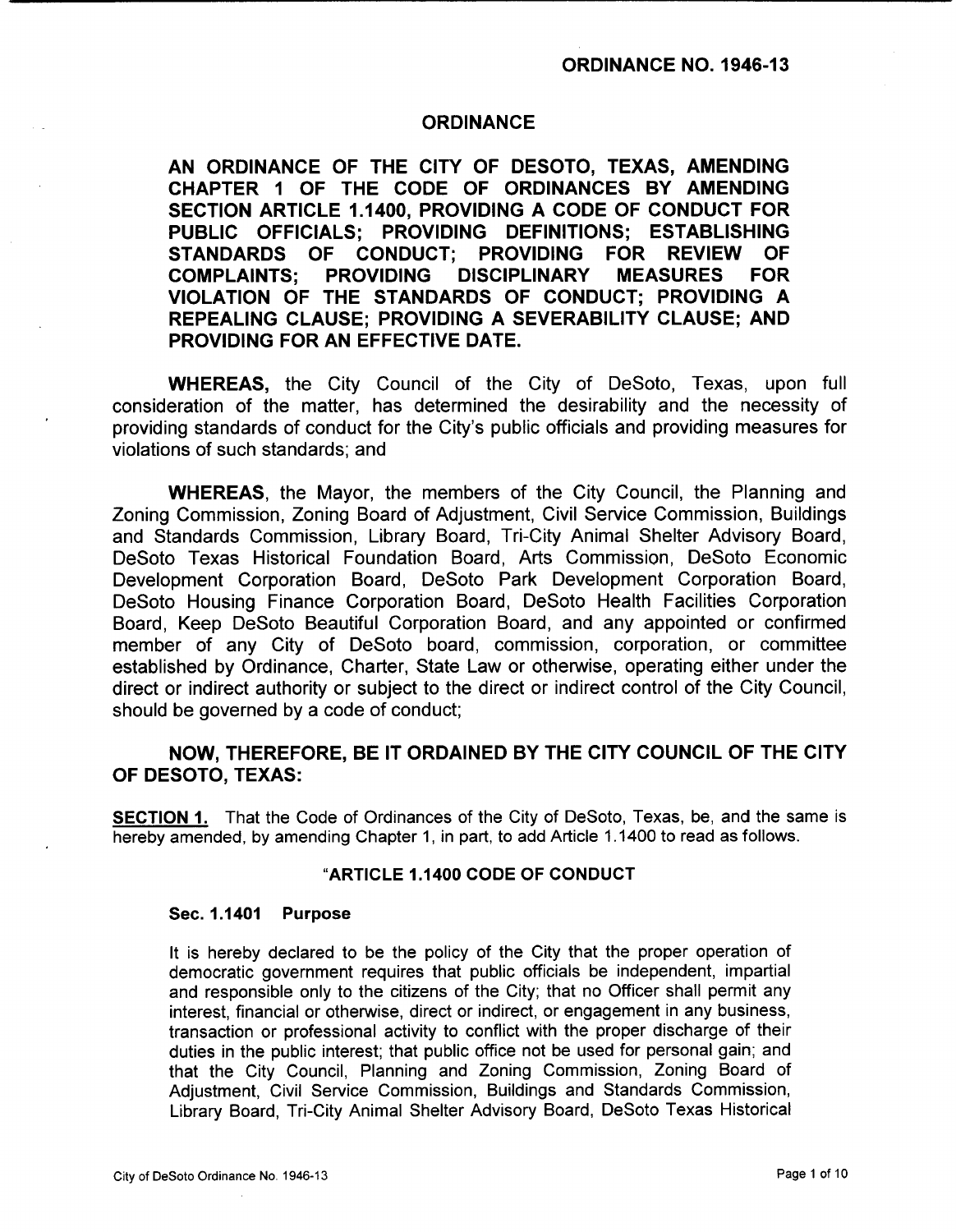Foundation Board, Arts Commission, DeSoto Economic Development Corporation Board, DeSoto Park Development Corporation Board, DeSoto Housing Finance Corporation Board, DeSoto Health Facilities Corporation Board, Keep DeSoto Beautiful Corporation Board, and any appointed or confirmed member of any City of DeSoto board, commission, corporation, or committee established by ordinance, charter, state law or otherwise, operating either under the direct or indirect authority or subject to the direct or indirect control of the City Council at all times shall be maintained as a nonpartisan body. To implement such a policy, the City Council deems it advisable to enact a Code of Conduct for all officials, whether elected or appointed, paid or unpaid, to serve not only as a guide for official conduct of the City's public servants, but also as a basis for discipline for those who refuse to abide by its terms, the overriding interest being that officers of the City shall at all times strive to avoid even the appearance of impropriety.

## Sec. 1.1402 Title; Application

- a) This Article shall be known as the Code of Conduct.
- b) The Code of Conduct shall apply to all Officials as defined herein.

c) This Code of Conduct does not apply to Employees, including those individuals employed on a full-time, part-time or internship basis or to independent contractors of the City. The standards of conduct for Employees are governed by the DeSoto Personnel Policies and Procedure Manual.

#### Sec. 1.1403 Definitions

The following words, terms and phrases, when used in this Article, shall have the meanings respectively ascribed to them herein, except where the context clearly indicates a different meaning:

Benefit means anything reasonably regarded as pecuniary or economic gain or pecuniary or economic advantage, including benefit to any other person in whose welfare the beneficiary has a Substantial Interest.

Business Entity means any person, entity, corporation ( whether for-profit or non- profit), general or limited partnership, sole proprietorship, joint venture, unincorporated association or firm, institution, trust, foundation, holding company, joint-stock company, receivership, or other entity recognized by law, whether or not organized for profit conducting or seeking to conduct business with the City. Business Entity also includes any business entity that represents a party conducting or seeking to conduct business with the City.

Confidential information means any information to which an Official has access in such person's official capacity which may not be disclosed to the public except pursuant to state and/or federal law and which is not otherwise a matter of public record or public knowledge.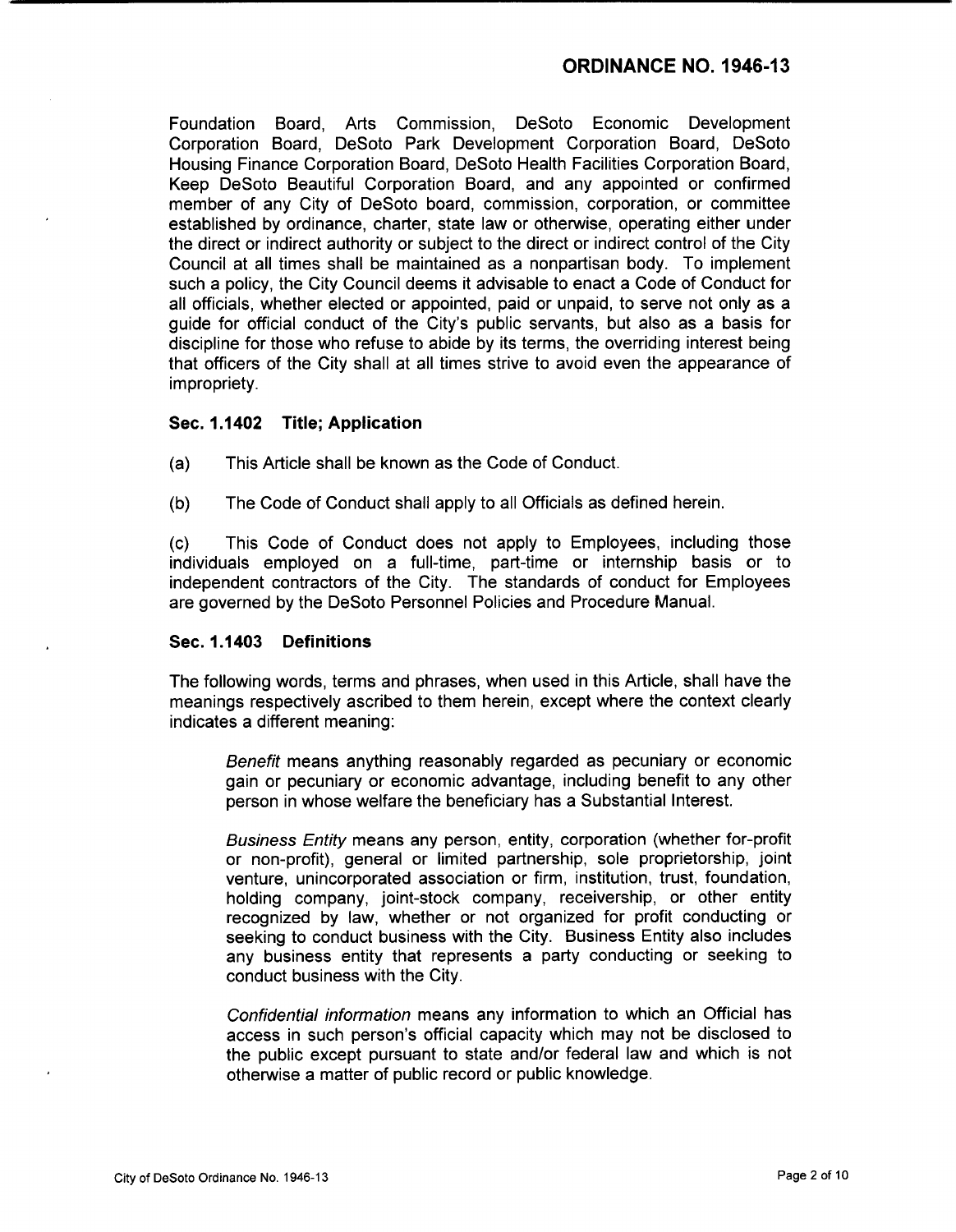Contract means any lease, claim, account or demand against or agreement with any person, whether express or implied, executed or executory, oral or written.

City shall mean the City of DeSoto, Dallas County, Texas.

City Council means the legislative and governing body of the City, consisting of the Mayor and City Council members.

Knowingly means <sup>a</sup> person acts knowingly, or with knowledge, with respect to the nature of the person's conduct or to circumstances surrounding the conduct when the person is aware of the nature of the conduct or that the circumstances exist. A person acts knowingly, or with knowledge, with respect to a result of the person's conduct whether the person is aware that the conduct is reasonably certain to cause the result.

Employee means any person employed by the City, including those individuals on a full-time, part-time or internship basis, but does not include independent contractors.

Gift means anything of value, regardless of form, including a favor offered or given in the absence of adequate and lawful consideration.

Intentionally means a person acts intentionally, or with intent, with respect to the nature of his conduct or to a result of his conduct when it is the person's conscious objective or desire to engage in the conduct or cause the result.

Officer or Official means the Mayor, the members of the City Council, any appointed or confirmed member of any City board, commission, corporation, or committee established by ordinance, charter, state law or otherwise, on a temporary or permanent basis, operating either under the direct or indirect authority or subject to either the direct or indirect control of the City Council. Such term shall include the City Manager, City Secretary, Municipal Judge, Health Officer, members of the Planning and Zoning Commission, the Board of Adjustment, the Civil Service Commission, the Building and Standards Commission, the Library Board, the Arts Commission, the board of directors of the DeSoto Economic Development Corporation, the DeSoto Park Development Corporation, the Keep DeSoto Beautiful Corporation, DeSoto Housing Finance Corporation and the DeSoto Health Facilities Corporation.

Relative means any person related to an Officer within the first degree by consanguinity or affinity. This relationship includes the spouse, parents, children, stepchildren, father and mother-in- law, or son and daughter-inlaw of the Officer. The affinity relationship continues after death or divorce if there is a living child of that marriage.

Specific Economic Effect is an economic effect on a business entity that is distinguishable from the effect on the public.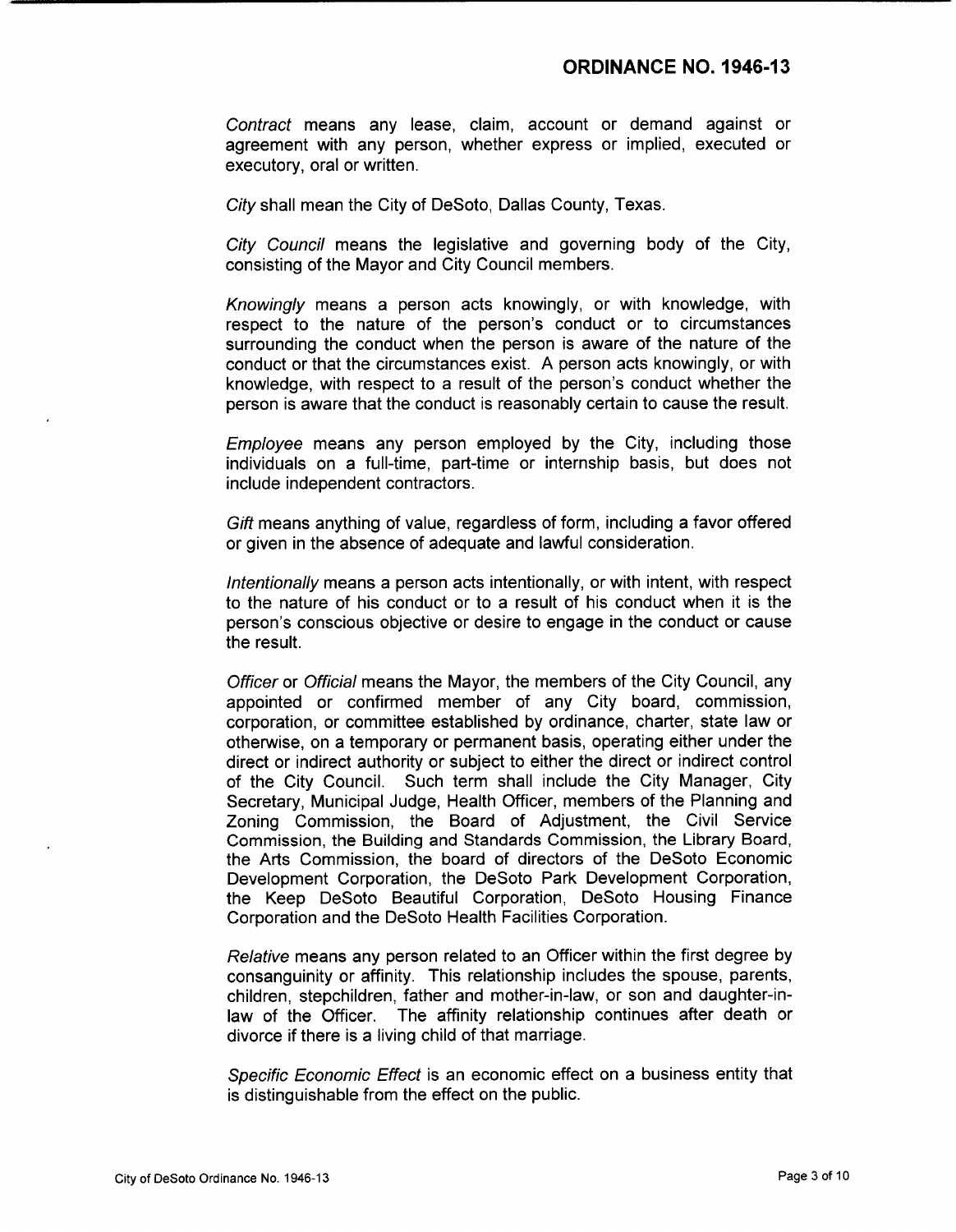Substantial Interest means the following.

1) Substantial interest in a Business Entity means: (i) the person owns ten percent (10%) or more of the voting stock or shares of a Business Entity; or (ii) the person owns ten percent (10%) or more or 15, 000 or more of the fair market value of a Business Entity; or (iii) funds received by the person from the Business Entity exceed ten percent (10%) of the person's gross income for the previous year; and action on the matter involving the Business Entity will have a specific economic effect on the Business Entity that is distinguishable from the effect on the public.

2) Substantial Interest in real property means the person has an interest in the real property that is equitable or legal ownership with a fair market value of \$2,500 or more; and it is reasonably foreseeable that an action on a matter involving the real property will have a specific economic effect on the value of the real property distinguishable from its effect on the public.

3) An Official is considered to have a Substantial Interest under the Code of Conduct if a Relative has a Substantial Interest under the Code of Conduct.

## Sec. 1. 140 Standards of Conduct for Officers

No Officer of the City or a Relative thereof shall

a) Have a financial interest, direct or indirect, in any contract with the City or shall such person be financially interested, directly or indirectly, in the sale to the City of any land, or rights or interest in any land, materials, supplies or service. The "financial interest" contemplated under this Section 1. 1803 and under Article XII, Section 2 of the City Charter requires that the Officer receive an actual financial benefit from the transaction with the City. An actual financial benefit from the transaction shall not include

- 1) An ownership in the entity transacting business with the City where the ownership interest is less than one (1) percent; or
- 2) Compensation as an Employee, Officer or director of the entity transacting business with the City where such compensation is not affected by the entity's transaction with the City.

b) Participate in a vote or decision on any matter in which the Officer has a Substantial Interest.

c) Represent or appear on behalf of private interests of others before the City Council, or any agency, board, commission, corporation, or committee of the City, nor represent any private interests of others in any action or proceeding involving the City, nor voluntarily participate on behalf of others in any litigation to which the City is a party or to which there is a substantial likelihood that the City will be a party.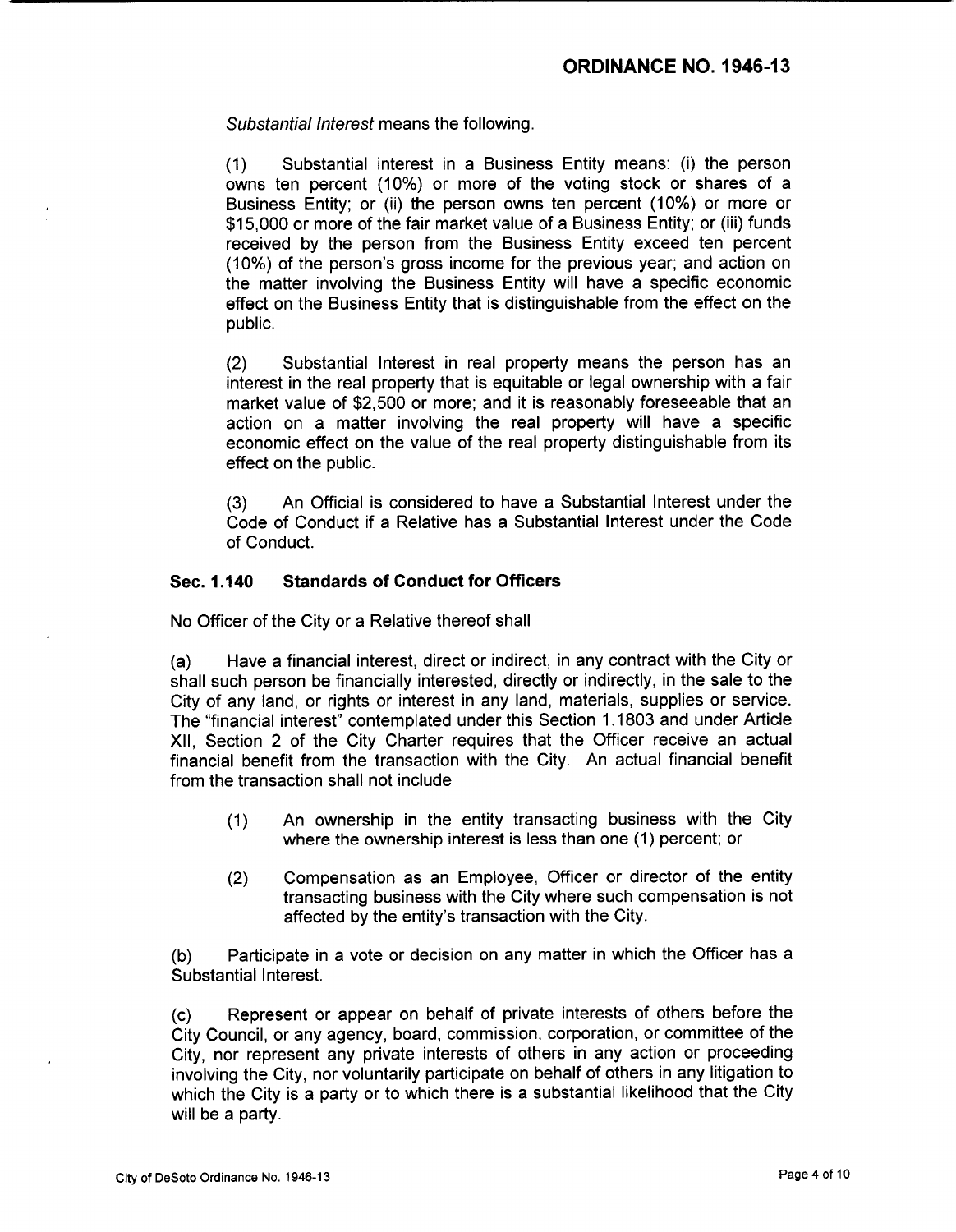d) Accept any Gift from any person that might reasonably tend to influence such Officer in the discharge of official duties, or that the Officer knows or should know is being offered with the intent to influence the Officer's official conduct. The prohibition against Gifts shall not apply to

- 1) A lawful political contribution as defined by the Texas Election Code;
- 2) An honorarium in consideration for services unless the Officer would not have been asked to provide the services but for the Officer's position;
- 3) Meals, lodging, transportation in connection with services rendered by the Officer at a conference, seminar or similar event that is more than merely perfunctory;
- 4) Complimentary copies of trade publications and other related materials;
- 5) Attendance at hospitality functions at local, regional, state or national association meetings and/or conferences;
- $(6)$  An item with a value less than fifty dollars  $(\$50)$ ;
- 7) tee shirts, caps, mementos and other similar promotional material or items with a value less than fifty dollars  $(\$50)$ ;
- 8) Gifts on account of kinship or a personal, or professional, or business relationship independent of the Officer's status;
- 10) Complimentary attendance at political or charitable fundraising events; and
- 11) Meals, lodging, transportation, or entertainment furnished in connection with public events, appearances or ceremonies related to official City business, if furnished by the sponsor of such public events.

(e) Use such person's official position to secure special privileges or benefits for such person or others.

f) Grant any special consideration, treatment or advantage to any citizen, individual, business organization or group beyond that which is normally available to every other citizen, individual, business organization or group.

g) Disclose confidential information.

h) Use City supplies, personnel, property, equipment or facilities ( whether tangible or intangible) for any purpose other than the conduct of official City business, unless otherwise provided for by law, ordinance or City policy.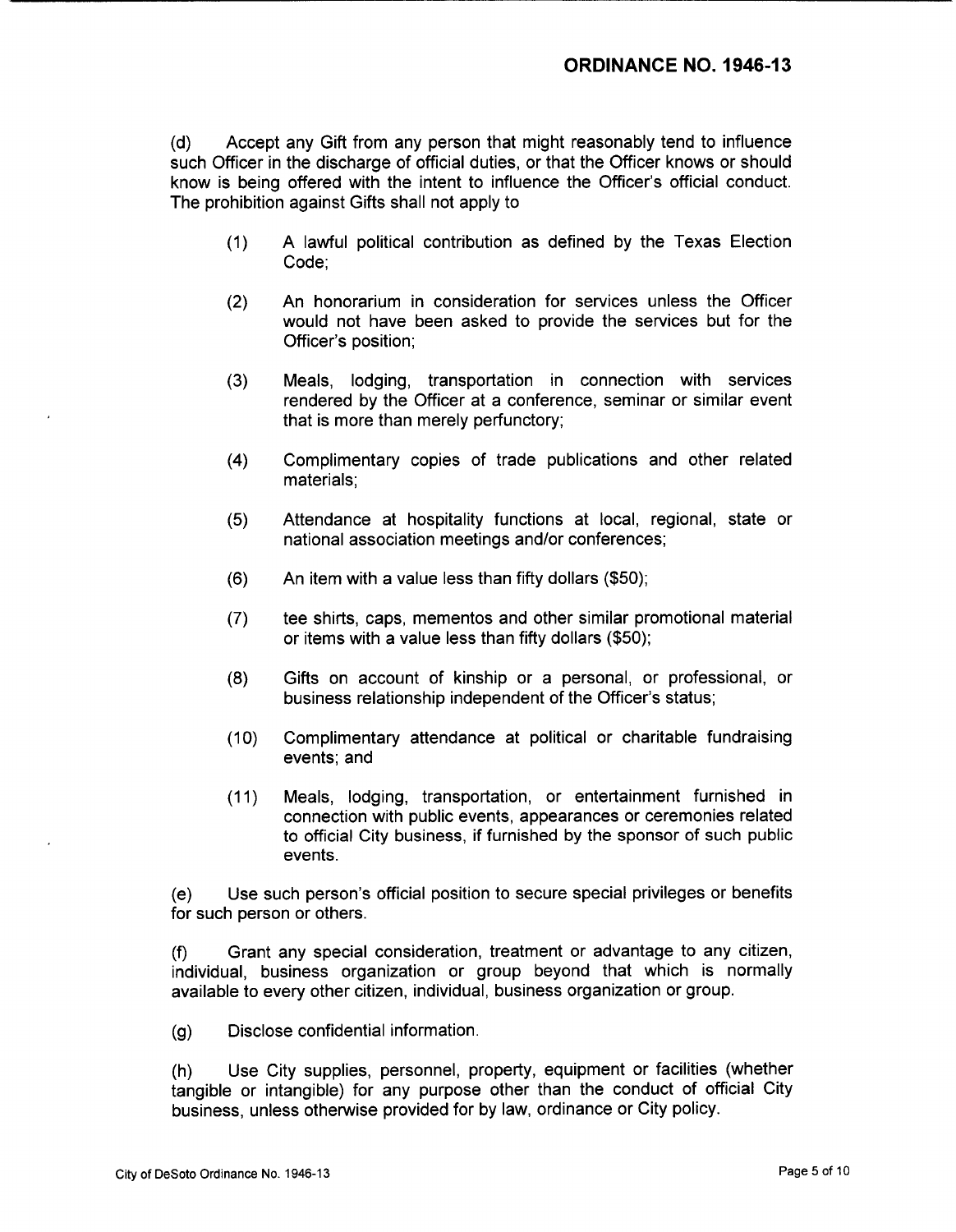i) Act as a surety on any official bond required of any Officer or Employee of the City, or for a business that has a Contract with the City.

## Sec. 1. 1405 Additional Standards

a) No member of the City Council, the Planning and Zoning Commission, or Board of Adjustment shall participate in, or vote on, any land use matter (e.g. zoning, variances, plats, permits) in which such Officer has a Substantial Interest in any real property within 200 feet of the real property, the subject of the land use matter.

b) No member of the City Council who is on the governing body of a nonprofit organization shall vote on any funding request by that nonprofit organization other than for membership or subscription dues or fees, or as part of the City's annual budget, unless the nonprofit organization has a governing body appointed in whole or in part by the City Council.

c) With the exception of those proceedings allowed under this Code of Conduct, City Councilmembers shall not personally appear in their own behalf before the City Council, or any City board, commission, corporation or committee but may designate and be represented by a person of their choice in any such personal matter.

#### Sec. 1. 1406 Appearance by Past Officer

No past Officer of the City, shall for <sup>a</sup> period of one ( 1) year after the date of termination of such relationship with the City, appear before the City Council, or any City board, commission, corporation, or committee, to represent the interests of another on any matter.

#### Sec. 1. 1407 Disclosure of Substantial Interest; Affidavit

Any Officer, who has a Substantial Interest in any matter pending before the body, board, commission, corporation or committee of which the Officer is <sup>a</sup> member, before a vote or decision on such matter, shall file an affidavit stating the nature and extent of the Substantial Interest, and shall abstain from further participation in such matter. Such Officer shall not be physically present when such matter is discussed, or when action is taken thereon. The affidavit shall be on a form provided by the City and must be filed with record keeper for such body, board, commission, corporation or committee.

#### Sec. 1. 1408 Disclosure of Real Property Interest

Upon the election, appointment or confirmation of appointment, and thereafter on or before January first of each calendar year, every Officer shall file in writing with the City Secretary on a disclosure form provided by the City, the existence and location of any real property in the City in which the Officer, has any equitable or ownership interest, including any interest of one ( 1) percent or more in any entity which has an equitable or ownership interest in any real property in the City. Said disclosure shall also include the identity and location of all real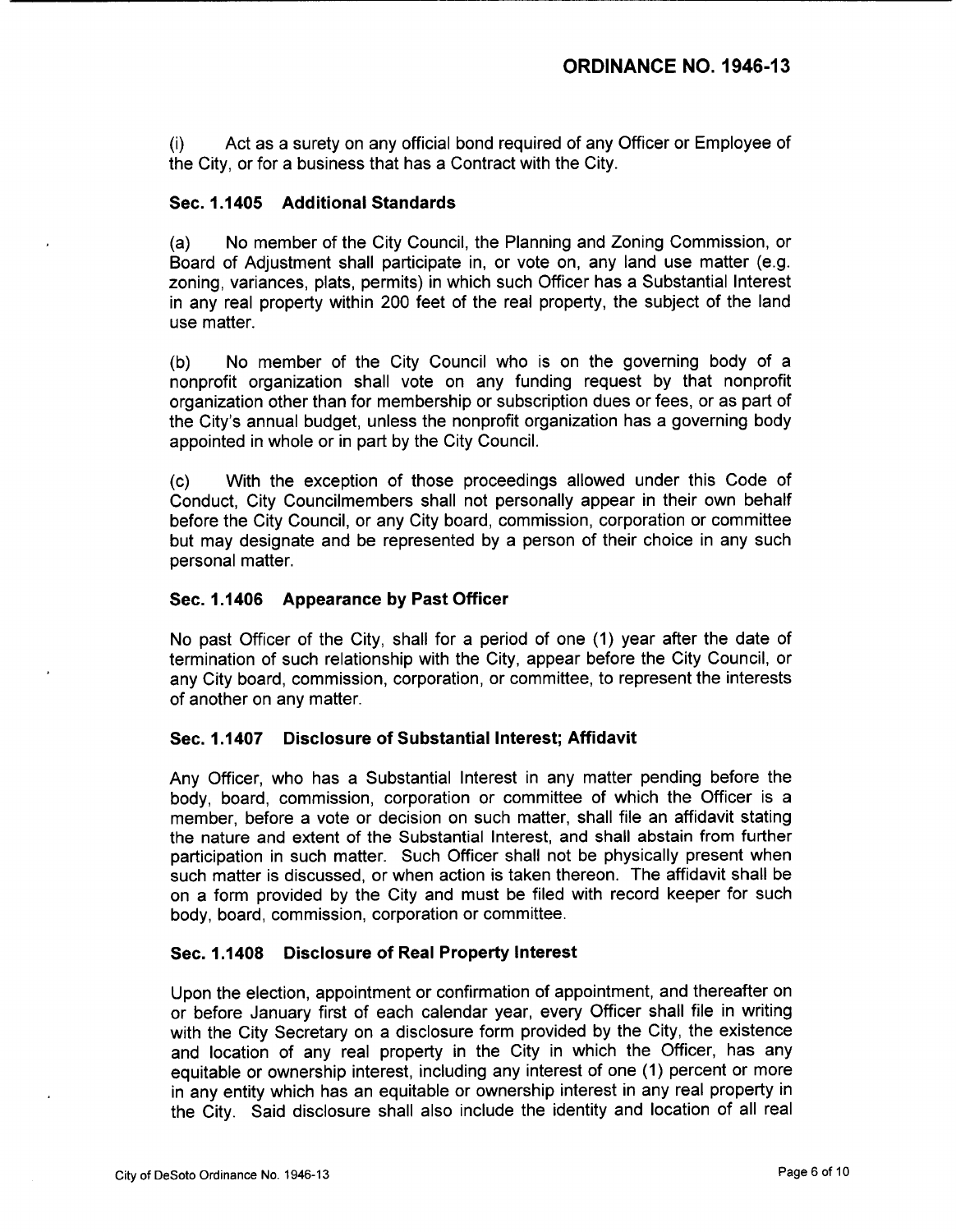property within the City in which the Officer has acquired or conveyed any interest since the filing of the last report required by this Code of Conduct. If an Officer has an interest in an entity that will not disclose to the Officer whether or not the entity has a financial interest in real property in the City, the Officer may satisfy this disclosure requirement by stating such fact in writing to the City Secretary.

## Sec. 1. 1409 Complaints against Officers

a) All complaints or allegations of a violation of this Code of Conduct against an Officer shall be made in writing on a form provided by the City, sworn to before a notary public, and filed of record with the City Secretary. Such before a notary public, and filed of record with the City Secretary. complaint shall describe in detail the act or acts complained of and the specific section(s) of this Code of Conduct alleged to have been violated. A general complaint lacking in detail shall not be sufficient to invoke the investigation procedures contained herein; and anonymous complaints shall not be considered. The City Secretary shall provide a copy of the complaint to the affected Officer, City Council and immediately refer the complaint to the City Attorney, who shall initially review the complaint to determine if the complaint contains sufficient detail and alleges a violation of the Code of Conduct. The contains sufficient detail and alleges a violation of the Code of Conduct. affected Officer may file a written response to the complaint within seven ( 7) days after the complaint is filed with the City Secretary, who shall forward the response, if any, to the City Attorney.

b) The City Attorney shall submit a written report to the Council as soon as possible but not later than fourteen ( 14) days after the receipt of the complaint, unless an extension is granted by a majority of the non-implicated Councilmembers. The City Attorney may contact the complainant, interview witnesses and examine any documents necessary for the report. Such report shall be comprehensive and explain in detail all facts, findings and conclusions in support of the City Attorney's opinion as to whether or not a violation of this Code of Conduct occurred. When the City Attorney receives a vague complaint or one lacking in detail, the City Attorney shall contact the complainant to request written clarification. If the complainant fails to provide the City Attorney with written clarification, or if after written clarification is provided, it is the opinion of the City Attorney that the complaint is insufficient in detail and/or fails to allege a prima facie violation of the Code of Conduct, a written report to that effect shall be submitted to the City Council. If the City Attorney determines that a criminal violation may exist, the City Attorney shall refer the matter to the appropriate law enforcement agency.

c) The City Council shall consider the complaint and the City Attorney's report at an executive session of the City Council. The affected Officer may request that the complaint be considered in a public meeting. At such meeting, the City Attorney shall present a written report to the City Council describing in detail the nature of the complaint and the City Attorney's findings and conclusions as to a possible violation of this Code of Conduct. The affected Officer shall have the right to a full and complete hearing before the City Council with the opportunity to call and cross-examine witnesses and present evidence in such person's behalf. The non-implicated Councilmembers in attendance shall conduct <sup>a</sup> hearing and review the complaint. The City Council may reject the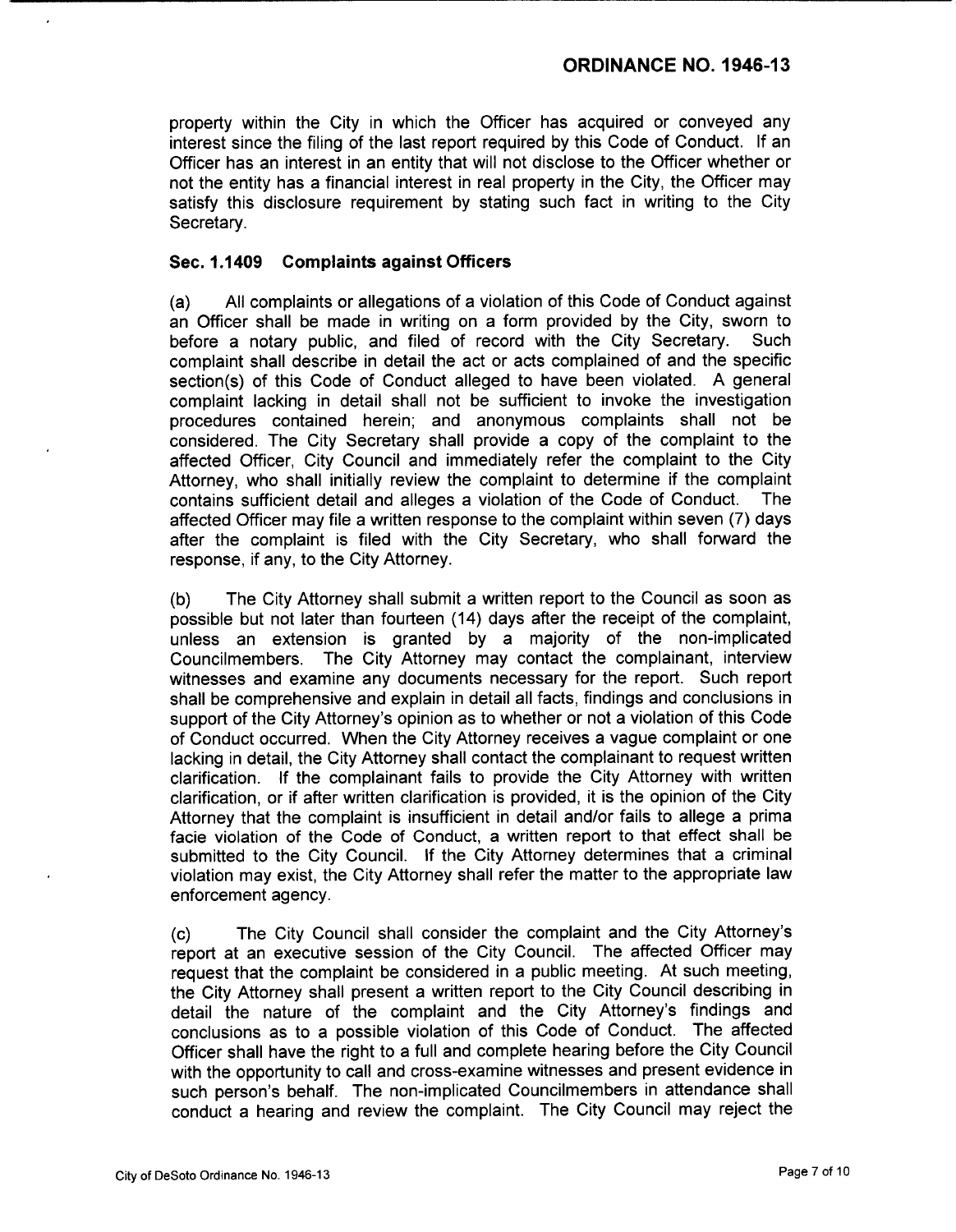complaint or take action authorized by Section 1. 1810. If deemed necessary the City Council may direct the City Manager with the concurrence of the City Attorney to appoint a special legal counsel to conduct a further investigation and to provide a written report to the City Council

d) No action or decision with regard to the complaint shall be made except in a meeting which is open to the public.

### Sec. 1.1410 Violations

The City Council may take any one or more of the following actions in an open meeting concerning a complaint:

- 1. Issue a statement finding the complaint is totally without merit, brought for the purpose of harassment, or brought in bad faith; or
- 2. Issue a letter of notification when the violation is unintentional. A letter of notification shall advise the Officer of any steps to be taken to avoid future violations; or
- 3. Issue a letter of admonition when the violation is minor or may have been unintentional, but calls for a more substantial response than a letter of notification; or
- 4. Issue a reprimand when a violation has been committed knowingly or intentionally; or
- 5. Remove from office an Officer, other than a City Councilmember, for a serious or repeated violation of this Code of Conduct. Removal shall be in compliance with the Charter and State Law; or
- 6. Pass a resolution of censure or a recommendation of recall when the City Council finds that a serious or repeated violation of this Code of Conduct has been committed intentionally by a member of the City Council.

#### Sec. 1. 1411 Adoption of State Statute

Section 171. 001 et seq., of the Texas Local Government Code, as amended, being the statute which regulates conflicts of interest of Officers of municipalities in the State of Texas, is hereby adopted and made a part of this Code of Conduct for all purposes, with the proviso that, in the case of a conflict between the provisions of this code of conduct and the state statute, then in that event the more restrictive provision shall govern.

#### Sec. 1. 1412 Limitations

A person must bring a complaint that an Officer has violated a provision(s) of this Code of Conduct not later than twelve ( 12) months after the day the complained act(s) occurred.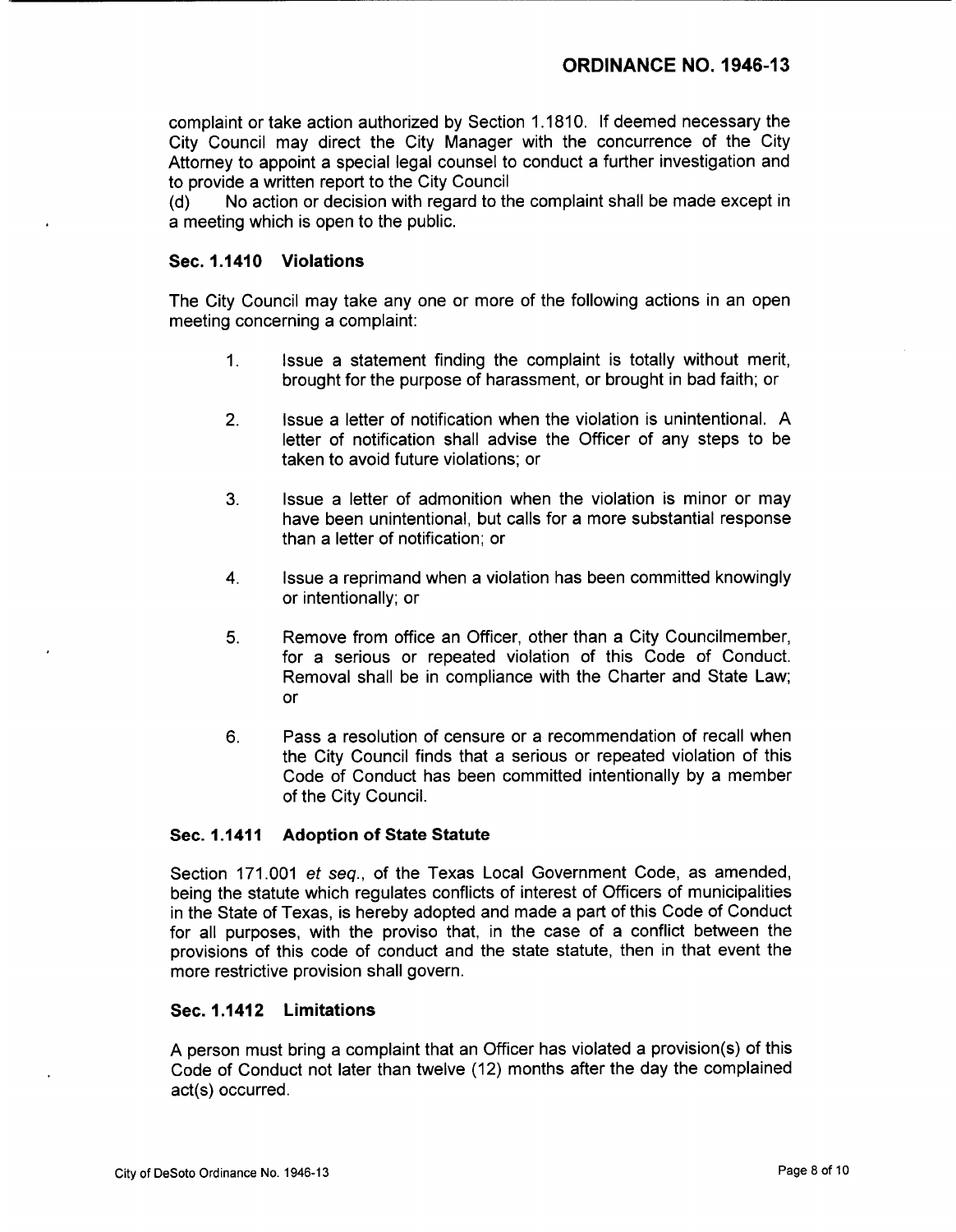## Sec. 1. 1413 Interpretation of Code

Any Officer may request and the City Attorney shall issue, a verbal or written opinion ( as deemed appropriate) concerning the meaning or effect of any section, word, or requirement of this Code of Conduct as it affects such person."

### Sec. 1. 1415 Criminal History Checks of Board and Commission Applicants

(a) Any person making application for appointment to a position on any board, commission, agency, or committee to which the City has the final authority to make such appointment shall consent to a criminal history check prior to consideration of the person's application.

b) Failure to consent to a criminal history check as required by this section shall be grounds for disqualification for consideration for appointment by the City Council.

c) The City shall cause a criminal history check to be conducted on each applicant for appointment to a position described in subsection (a) of this section. If upon review of a criminal history check an applicant is found to have been convicted within the last 10 years or the applicant is on parole or probation for any of the following offenses, the applicant shall not be considered for appointment: a felony or any offense involving theft, burglary or moral turpitude. ( Moral turpitude may be described as intentional dishonesty, fraud, deceit, conduct contrary to justice, or otherwise immoral conduct.)

d) The provisions of this section are administrative in nature and not subject to criminal penalties."

SECTION 2. That should any word, sentence, paragraph, subdivision, clause, phrase or section of this ordinance, or of the Code of Ordinances, as amended hereby, be adjudged or held to be void or unconstitutional, the same shall not affect the validity of the remaining portions of said ordinance or the Code of Ordinances, as amended hereby, which shall remain in full force and effect

**SECTION 3.** That all provisions of the Code of Ordinances of the City of DeSoto, Texas, in conflict with the provisions of this ordinance be, and the same are hereby, repealed, and all other provisions not in conflict with the provisions of this ordinance shall remain in full force and effect.

SECTION 4. This ordinance shall take effect immediately from and after its passage; provided however, the Code of Conduct shall apply to officials and acts occurring after May 8, 2001.

#### IT IS ACCORDINGLY SO ORDAINED.

DULY PASSED AND APPROVED BY THE CITY COUNCIL OF THE CITY OF DESOTO, TEXAS, THE 4<sup>TH</sup> DAY OF JUNE, 2013.

#### APPROVED: